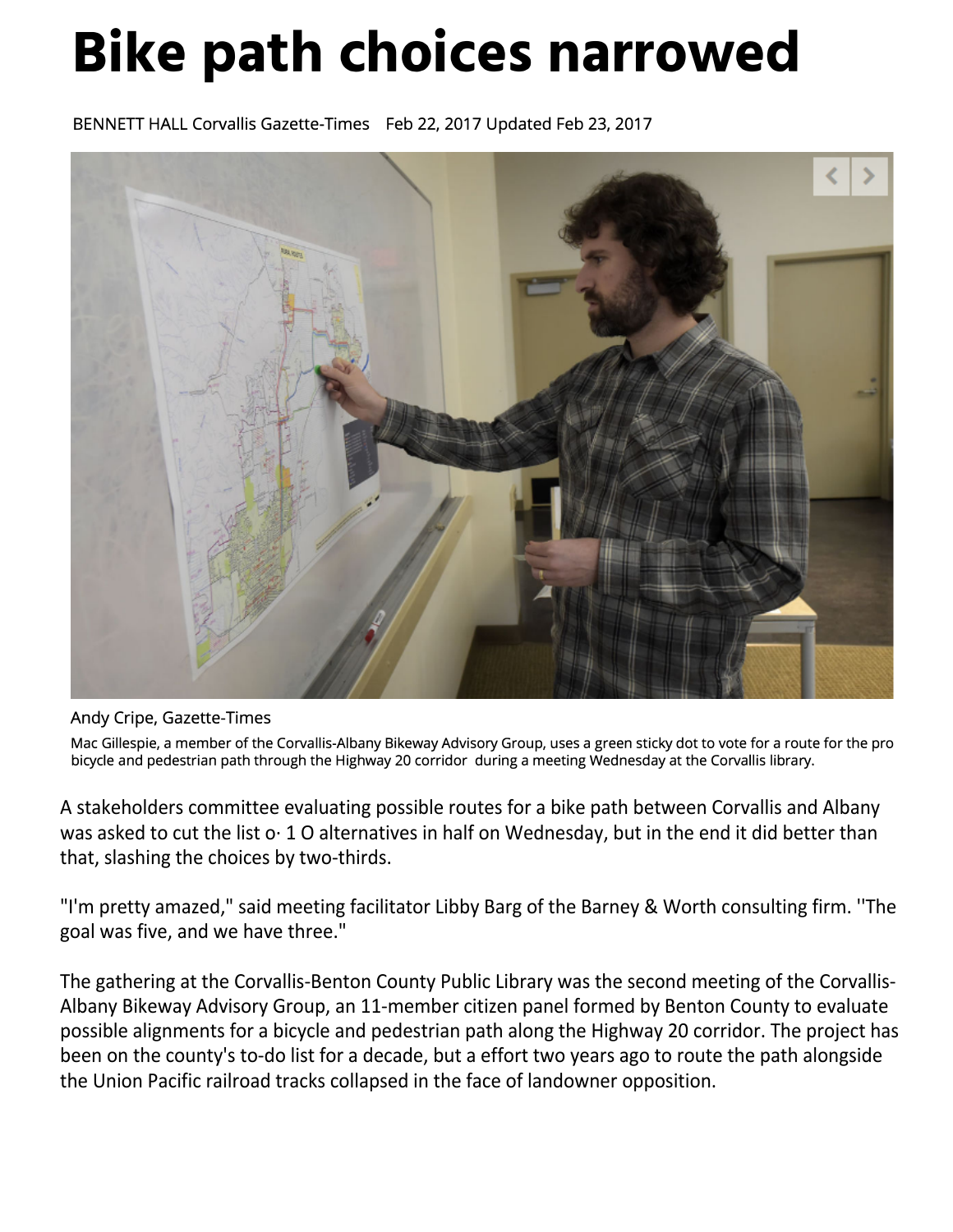At a public meeting in December, county officials announced the previous alignment had been taken off the table and unveiled a map showing 10 potential alternative routes for th path.

At Wednesday's advisory group meeting, those routes were diwied up into three broad categories for discussion:

- Bike lanes or paths in the Highway 20 right of way.
- Bike lanes on various combinations of rural roads to the north of the highway.
- A path south of the highway that would hug the west bank of the Willamette River.

The group spent two hours poring over aerial photos and talking over the pros and cons of different alignments. Then they used adhesive-backed colored dots to indicate their preferences on large maps: green for a preferred alternative, red for a route that should be taken off the list.

In the end, the three alternatives that survived the initial winnowing process were the river route; a two-way separatec bike path along the south side of Highway 20; and a hybrid rural route that would run east from Highway 99W on Grange Road, then either continue as a separated bike path on the north side of 20 or cross the highway and skirt the river through Hyak Park and Takena Landing.

A number of questions remained unanswered about the thre proposed routes, which are still considered "conceptual" at th time. Among them:

- Would a Granger Road route connect to Corvallis via bike lanes on 99W and Elliott Circle, on Highland Drive and Lewisburg Road, or some other way?
- If all or part of the path is south of 20, how would cyclists and pedestrians cross the busy highway?
- And how would a river or southside alignment link up with aproposed Albany connection, planned to run along the north side of 20 as far as Scenic Drive?

Members of the advisory group also raised other concerns about the three conceptual alternatives, including cost, lengtt the possibility of flooding, and conflicts with existing land use such as farming and gravel mining.